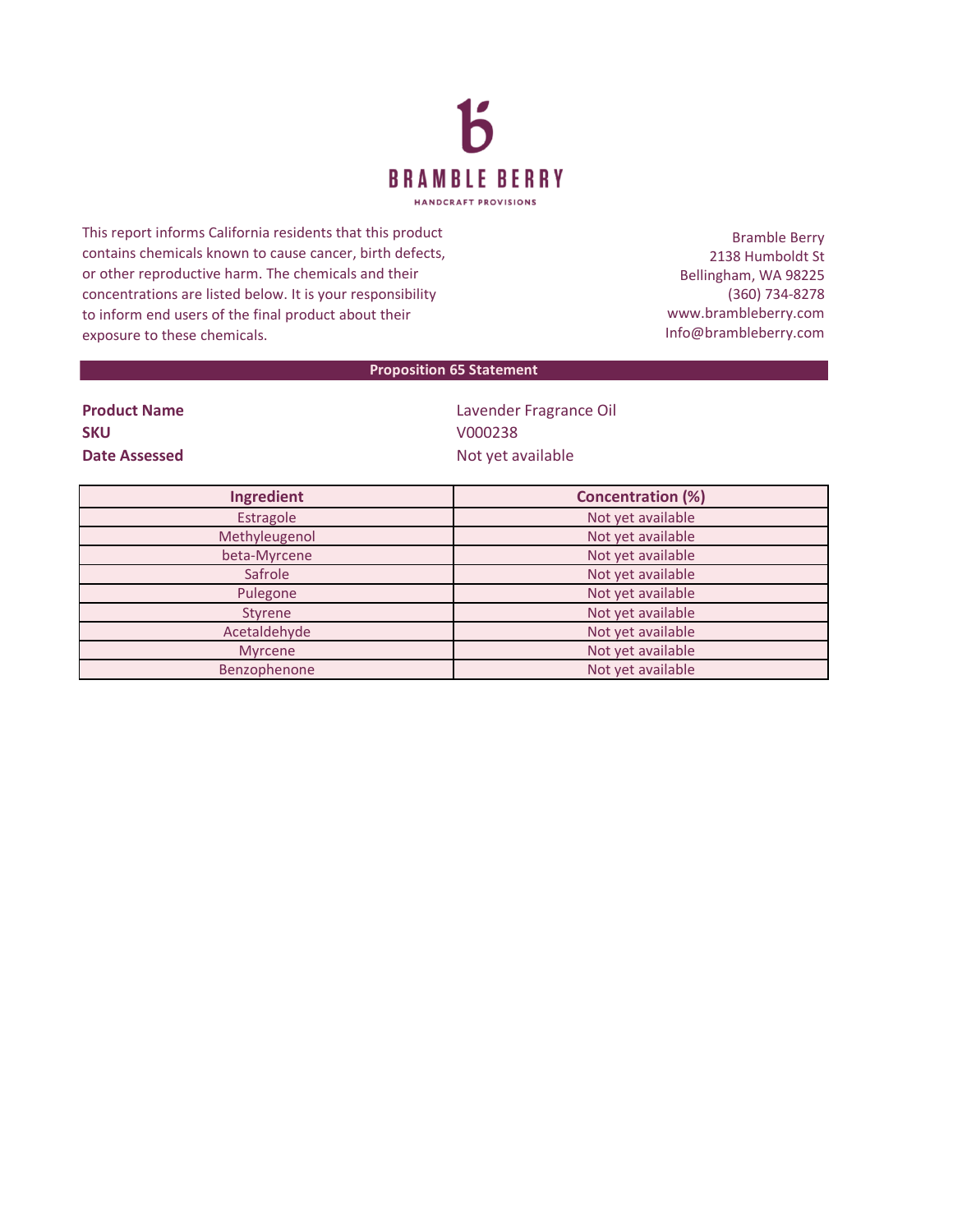

This report reflects the safe usage rates for this fragrance formula based on the International Fragrance Association (IFRA) 48th Amendment standards. IFRA reviews thousands of ingredients and issues guidelines for their usage, or bans the use of certain ingredients.

Bramble Berry 2138 Humboldt St Bellingham, WA 98225 (360) 734-8278 www.brambleberry.com Info@brambleberry.com

## **IFRA Statement - 48th Amendment**

| <b>Product Name</b>   |  |
|-----------------------|--|
| <b>SKU</b>            |  |
| <b>Dated Assessed</b> |  |

**Lavender Fragrance Oil SKU** V000238 **Dated Assessed** 2/12/2018

| <b>Category</b> | Max. Usage (%) |
|-----------------|----------------|
|                 | 0.00           |
|                 | 8.50           |
|                 | 34.70          |
| 4               | 100.00         |
|                 | 54.50          |
| 6               | 0.00           |
|                 | 17.50          |
| 8               | 7.70           |
| q               | 19.40          |
| 10              | 9.70           |
| 11              | 100.00         |

The IFRA Standards regarding usage restrictions are based on safety assessments by the Panel of Experts on the Research Institute for Fragrance Materials (RIFM) 48th Amendment, and are enforced by the IFRA Scientific Committee. Evaluation of individual fragrance ingredients are made according to the safety standards contained in the relevant section of the IFRA Code of Practice. It is your responsibility to ensure the safety of the final product with more testing if needed.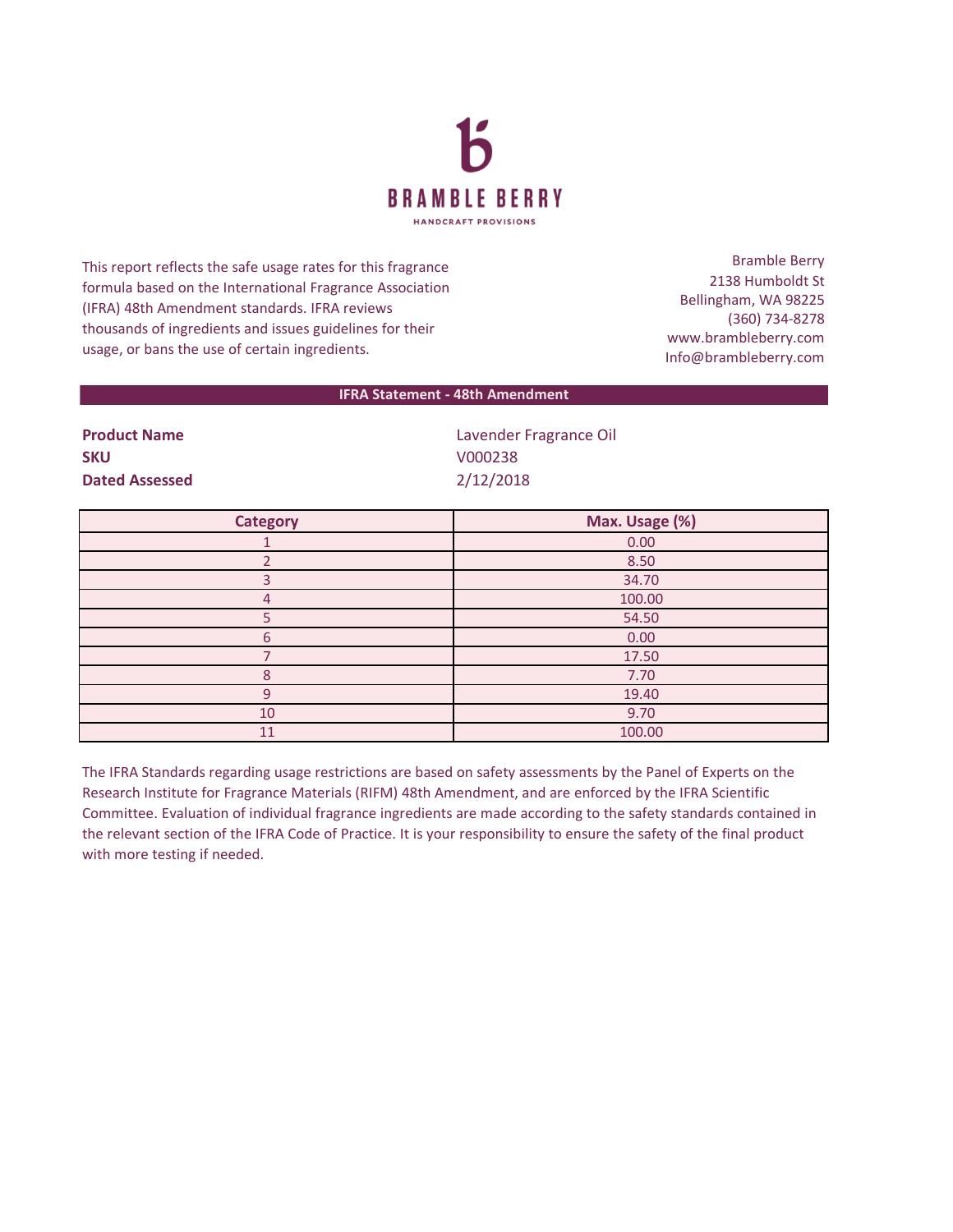

This report reflects the safe usage rates for this fragrance formula based on the International Fragrance Association (IFRA) 49th Amendment standards. IFRA reviews thousands of ingredients and issues guidelines for their usage, or bans the use of certain ingredients.

Bramble Berry 2138 Humboldt St Bellingham, WA 98225 (360) 734-8278 www.brambleberry.com Info@brambleberry.com

## **IFRA Statement - 49th Amendment**

| <b>Product Name</b>   | Lavender Fragrance Oil |  |
|-----------------------|------------------------|--|
| <b>SKU</b>            | V000238                |  |
| <b>Dated Assessed</b> | 3/4/2021               |  |

| <b>Category</b> | Max. Usage (%) |
|-----------------|----------------|
| $\mathbf{1}$    | N/A            |
| $\overline{2}$  | 3.90           |
| $\overline{3}$  | 1.10           |
| $\overline{4}$  | 13.60          |
| 5a              | 12.20          |
| 5 <sub>b</sub>  | 0.50           |
| $5c$            | 2.30           |
| 5d              | 0.10           |
| $\sqrt{6}$      | N/A            |
| 7a              | 1.10           |
| 7b              | $1.10$         |
| $\bf 8$         | 0.10           |
| $\overline{9}$  | 5.40           |
| 10a             | 5.40           |
| 10 <sub>b</sub> | 34.10          |
| 11a             | 0.10           |
| 11 <sub>b</sub> | 0.10           |
| 12              | 100.00         |

The IFRA Standards regarding usage restrictions are based on safety assessments by the Panel of Experts on the Research Institute for Fragrance Materials (RIFM) 49th Amendment, and are enforced by the IFRA Scientific Committee. Evaluation of individual fragrance ingredients are made according to the safety standards contained in the relevant section of the IFRA Code of Practice. It is your responsibility to ensure the safety of the final product with more testing if needed.